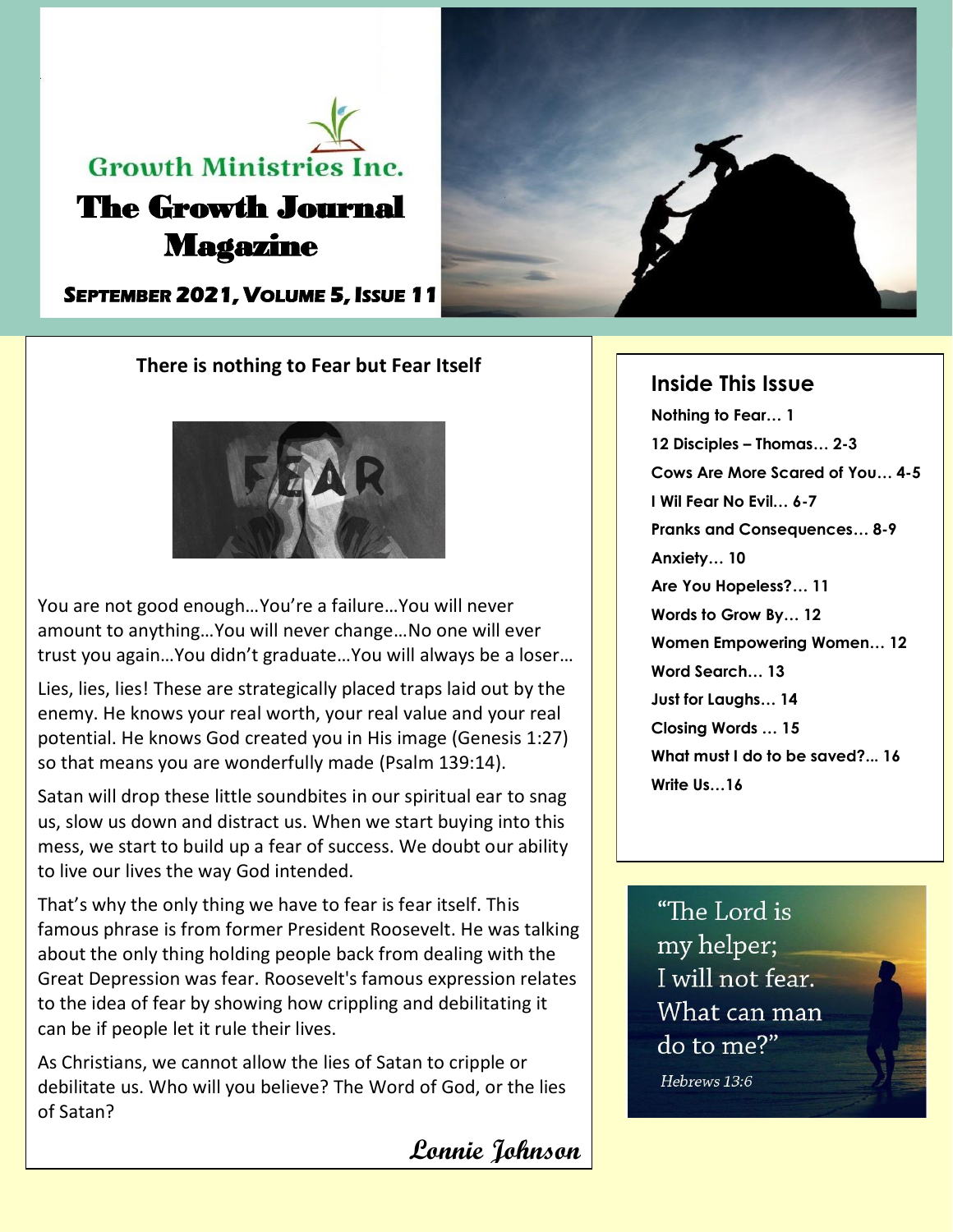# **The 12 Disciples of Jesus Christ – Thomas by Alywin Mitchell**

We, this month, we will be looking at the disciple Thomas. In the Gospel of John, Thomas is one of the main characters in one of the Bibles most unique, important, remarkable and often read stories. In the story, Thomas got a nickname that he would be identified with throughout earthly history: Doubting Thomas.



But before we get into the story. A little background about Thomas. As with most of the disciples we know very little of their lives before or after they were called by Jesus. But we do know that Thomas was a fisherman like Nathaniel and Philip. (John 21:2-8)

In the Synoptic Gospels, Matthew, Mark, and Luke, Thomas is mentioned only in the listings of the apostles. It is only in the Book of John that we read the wonderful story of Thomas. Thomas was also called Didymus, which is the Greek form of the Hebrew name Thomas, they both mean "twin." The Scriptures don't tell us the name of Thomas's twin. Christian tradition hold that Thomas took the gospel to either Parthia, which roughly corresponds to an area in northeastern Iran, although part is in Southern Turkmenistan today, or India and that he was martyred for his faith.

Now the story of how he got the nickname of "Doubting Thomas."

Close to the end of Jesus' earthly ministry, there were people in Judea that were planning to try and kill the Lord Jesus. This was the same time that Jesus and the disciples heard that their friend Lazarus was close to dying. The other disciples tried to talk Jesus out of going back to Lazarus' hometown of Bethany. Bethany was near Jerusalem where the threat of death waited for them. But Jesus was set on going, and Thomas told his fellow disciples*: "Let us also go, that we may die with him".* (John 11:16) Thomas's readiness to stay with Jesus despite the fact they could all die is remarkable. Thomas was sincerely devoted to His master. Thomas demonstrated extreme loyalty to Jesus. Yet he struggled with uncertainties and questions.

So, it is clear that a believer in Jesus Christ can be spiritually strong one moment and spiritually weak the next.

*<sup>19</sup> That Sunday evening the disciples were meeting behind locked doors because they were afraid of the Jewish leaders. Suddenly, Jesus was standing there among them! "Peace be with you," he said. <sup>20</sup> As he spoke, he showed them the wounds in his hands and his side. They were filled with joy when they saw the Lord! <sup>21</sup>Again he said, "Peace be with you. As the Father has sent me, so I am sending you." <sup>22</sup> Then he breathed on them and said, "Receive the Holy Spirit. <sup>23</sup> If you forgive anyone's sins, they are forgiven. If you do not forgive them, they are not forgiven." <sup>24</sup>One of the twelve disciples, Thomas (nicknamed the Twin), was not with the others when Jesus came. <sup>25</sup> They told him, "We have seen the Lord!" But he replied, "I won't believe it unless I see the nail wounds in his hands, put my fingers into them, and place my hand into the wound in his side."* (John 20: 19-25)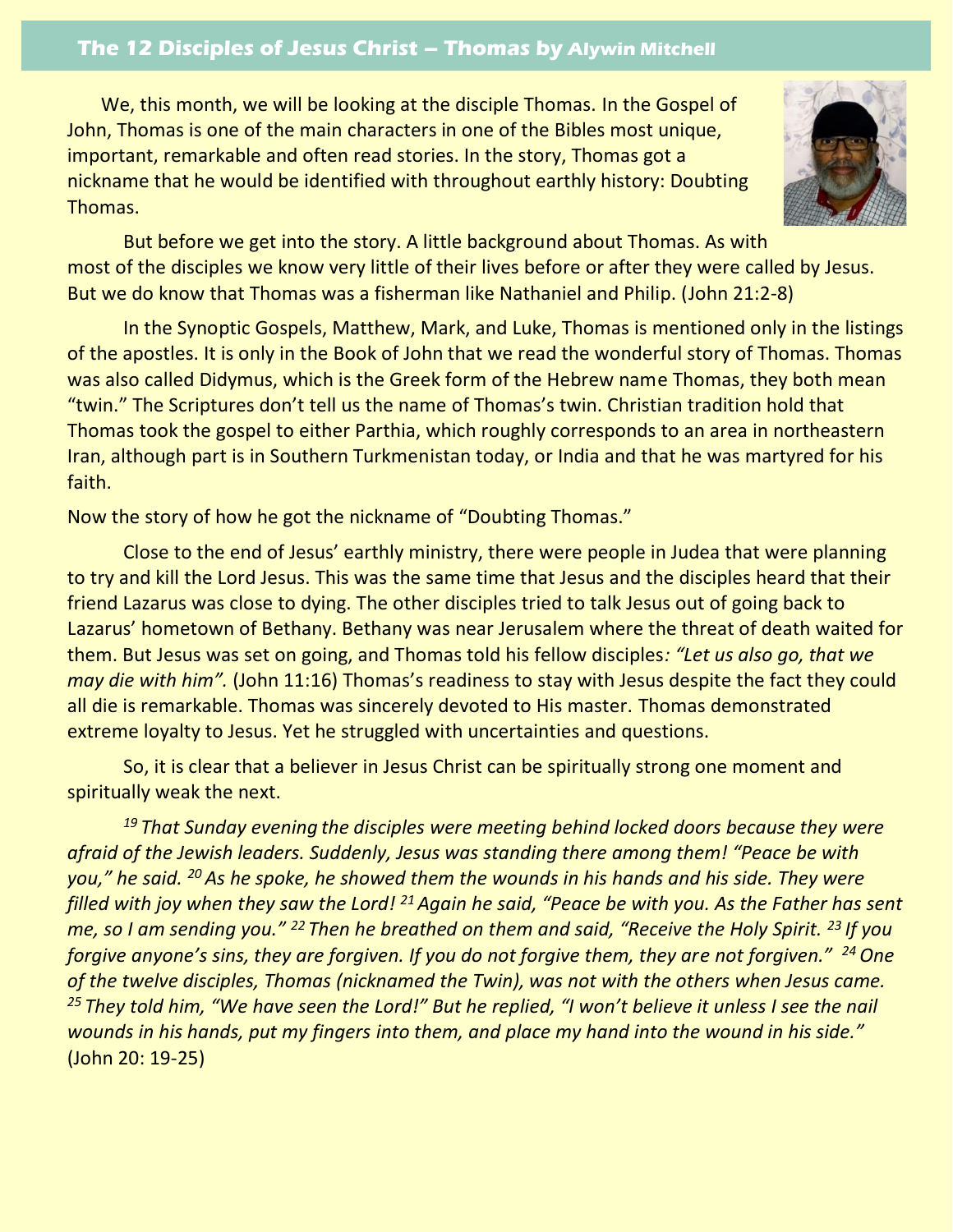# **The 12 Disciples of Jesus Christ – Thomas Continued**

So, when Thomas told the other disciples that he needed proof, he wasn't calling them liars. He wanted evidence to believe that Jesus had risen from the grave, so he was just being honest.

*26 Eight days later the disciples were together again, and this time Thomas was with them. The doors were locked; but suddenly, as before, Jesus was standing among them. "Peace be with you," he said. 27 Then he said to Thomas, "Put your finger here, and look at my hands. Put your hand into the wound in my side. Don't be faithless any longer. Believe!" (John 20:26-27)* 



But Jesus, understanding his unbelief, was very gracious to Thomas. He let Thomas do what he asked. Thomas touched the wounds of Jesus and then made one of the most overwhelming acknowledgements of Jesus in the Bible. *28 "My Lord and my God!" Thomas shouted. 29 Then Jesus told him, "You believe because you have seen me. Blessed are those who believe without seeing me."* (John 20:28 - 29)

Doubt may have factored into his response to his friends, but it was not the defining quality of his life. Thomas should be better known for his extraordinary loyalty, his absolute obedience to the gospel, and his faith in the Lord Jesus.

Jesus came to Thomas in his need and then led him back to faith. We can all be honest and straight forward with God about our doubts and questions. Jesus understands our struggles and is more than able to strengthen our trust and faith.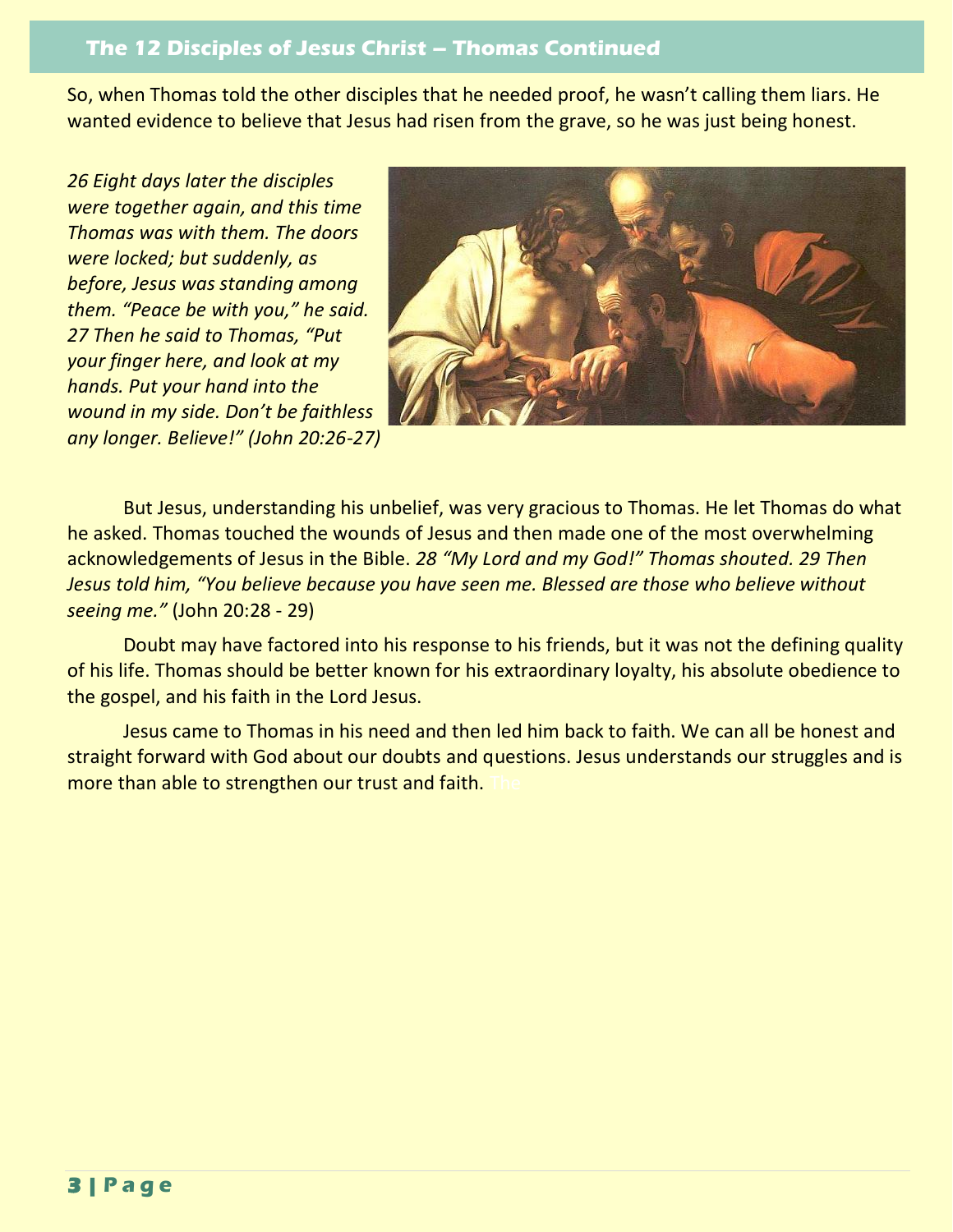# **Cows Are More Scared of You by Renae Parks, GMI Writer**

I grew up in rural Iowa and both of my grandparents are farmers. When I was a small child, I traveled with my grandpa in his big semi when he hauled cattle. One time when we stopped for lunch, my grandpa noticed that I didn't go near the trailer full of plump cattle. He laughed and said, "They are more scared of you than you are of them."

After we returned to the farm with an empty trailer, he took me to one of the cattle lots by the house. As we walked up, I slowed down and hid behind my grandpa's leg. A few cows looked up as we approached. He put a hand on my shoulder and said, "Watch this."

Grandpa raised his arms and whistled. The cows scattered, tripping over each other to get away from the farmer. I watched the cows run away and before I knew it, my wide eyes were against the iron bars of the fence. Grandpa laughed.



They are more scared of you than you are of them.

Sometimes we are afraid of shadows, monsters under the bed, and the boogieman  $-$  or in my case, cows. Our fears aren't warranted. That's what I want to shine a light on, the things we are afraid of that we shouldn't be.

For the longest time, I was afraid to ask my parents about my childhood. Though I was very blessed to grow up in a Christian home with all my physical needs met, my parents were absent emotionally. My dad worked a lot and my mom was often depressed. After I got married and wanted to start a family; I was afraid the same thing would happen to my children.

My husband encouraged me to ask my parents simple questions like why was Mom depressed. It took me months to get up the courage. When I finally asked, I was on the phone with my mom and I asked what changed when my siblings and I were born.

My mom didn't respond.

I panicked. My hand gripped the phone a little tighter and I started pacing around my house. I said, "Mom? Did I say something wrong? We don't have to talk about it."

She asked why I wanted to know. Between sniffles, she asked, "Are you writing another article?"

That's when I started rambling. "No, I was just curious. I mean, I just wanted to know. Not that our childhood was bad, but I just…" Then I started crying and I just said it, "What happened? Why did everything turn for the worst when my brother and I were born?"

Meanwhile, my mom was sitting in her living room halfway through a book called, "Should I Stay or Should I Go? Surviving a Relationship with a Narcissist". She hadn't told any of us kids; my older brother, me, or younger sister, that she was thinking about getting a divorce. My mom was too scared. "What do you mean?"

I think I took the deepest breath of my life before replying, "I'm afraid that when Zach (my husband) and I have kids, everything is going to fall apart."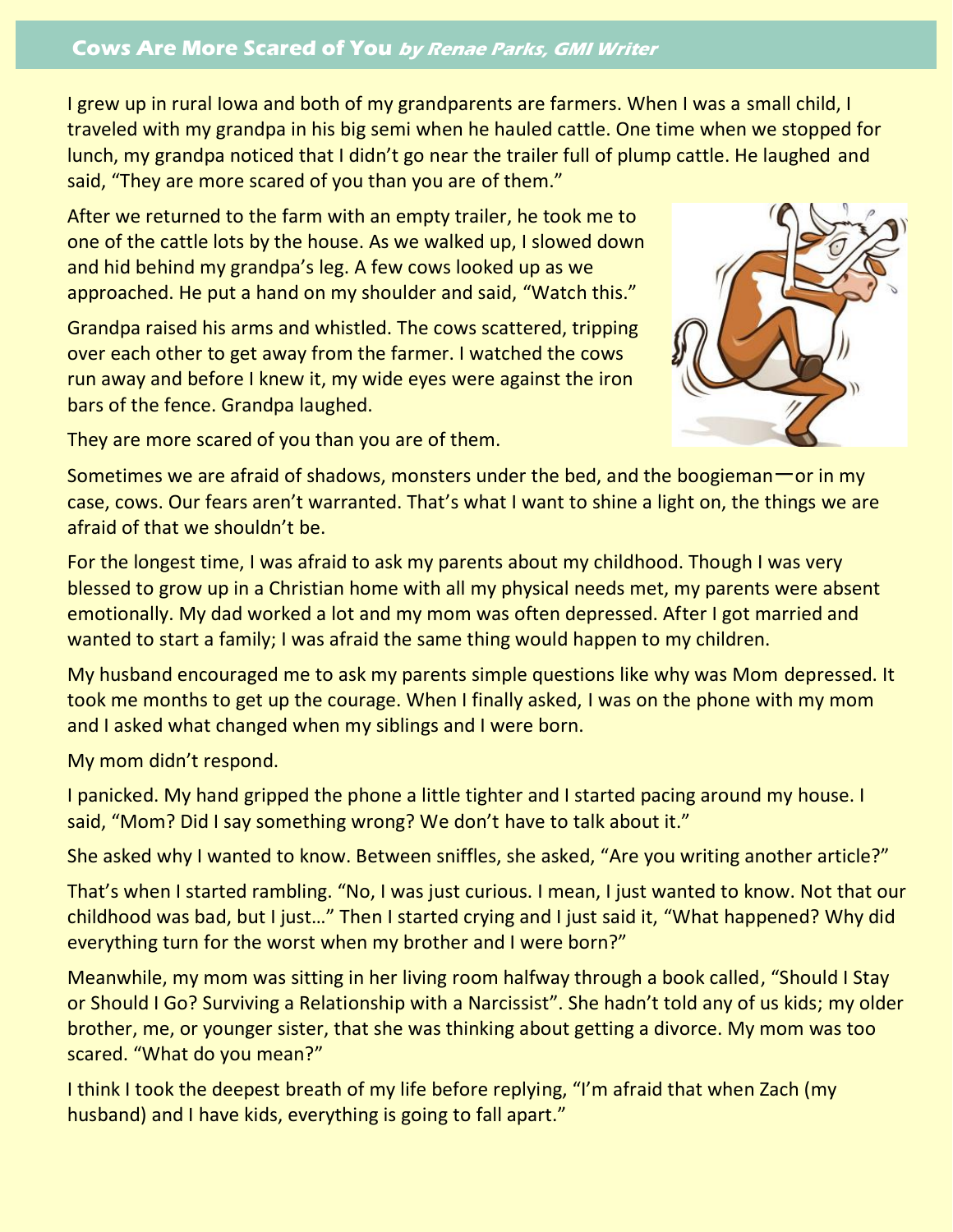That's when my mom told me what was going on一the thoughts of divorce, the years of mental abuse, the narcissistic tendencies of my dad, everything. She told me, very firmly, "Zach is not your dad. You are not your dad. You two will not make the same mistakes we did."

I don't remember much more of the conversation, because I was in shock. Before hanging up the phone, I ordered the book my mom was reading and told her I would call again in a few days after reading it. For the first time in my life, I felt more of an adult than my parents.

My fear of life falling apart after having kids was unfounded. I didn't need to be afraid of starting a family or how it would affect my relationship with my husband. Just because my formative years were full of trials, doesn't mean that's how my kids will grow up. My childhood had a logical explanation. I was afraid of a cow.

Though I was scared to ask, my mom was more scared to tell me what happened during my childhood. I was afraid of a cow. Knowing the truth was good for me, my mom, and our relationship. Since then, I have been able to support my parents, especially my mom, through this hard time and many people have rallied around our family.

Don't be afraid of the cows in your life. They may look bigger than you, stronger than you, but they aren't. With just a little courage you can stand up against them. Don't be afraid to ask, do, or tell. You never know if your fears are cows一something you don't need to be afraid of.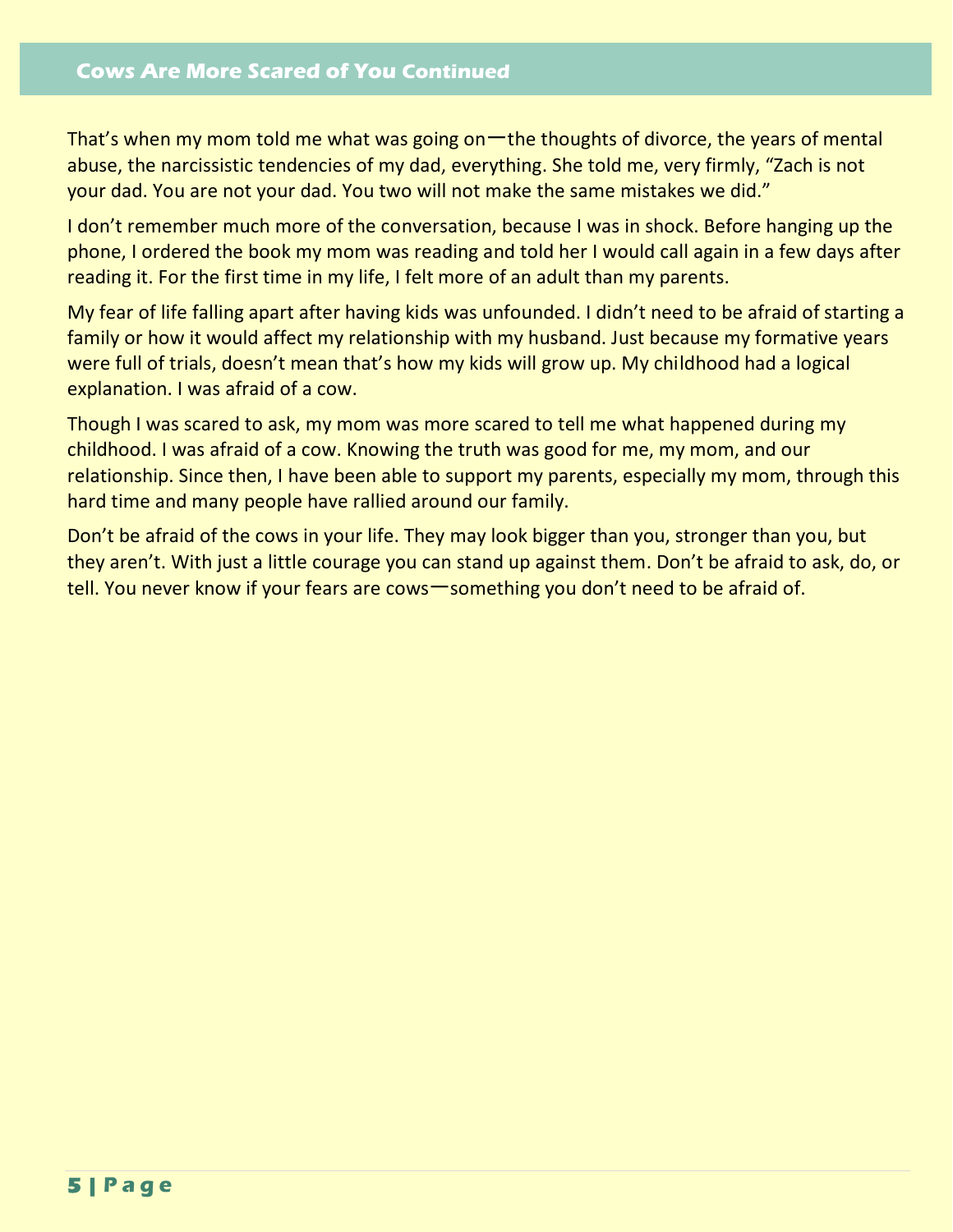# **I Will Fear No Evil by Mike Doss**



You may have heard of the acronym of FEAR, False Expectation Appearing Real! Is this, however a true description of fear? Is fear just false expectations that we are worrying about unnecessarily and we shouldn't ever experience the feeling of fear?

In an article by Lisa Fritscher and reviewed by Daniel B. Block, MD titled "What Is Fear" she writes:

"Fear is a natural, powerful, and primitive human emotion. It involves a universal biochemical response as well as a high individual emotional response. Fear alerts us to the presence of danger or the threat of harm, whether that danger is physical or psychological.

Sometimes fear stems from real threats, but it can also originate from imagined dangers. Fear can also be a symptom of some mental health conditions including panic disorder, social anxiety disorder, phobias, and post-traumatic stress disorder (PTSD).

Fear is composed of two primary reactions to some type of perceived threat: biochemical and emotional.

### **Biochemical Reaction**

*Fear is a natural emotion and a survival mechanism. When we confront a perceived threat, our bodies respond in specific ways. Physical reactions to fear include sweating, increased heart rate, and high adrenaline levels that make us extremely alert.1*

*This physical response is also known as the "fight or flight" response, with which your body prepares itself to either enter combat or run away. This biochemical reaction is likely an evolutionary development. It's an automatic response that is crucial to our survival.*

#### **Emotional Response**

*The emotional response to fear, on the other hand, is highly personalized. Because fear involves some of the same chemical reactions in our brains that positive emotions like happiness and excitement do, feeling fear under certain circumstances can be seen as fun, like when you watch scary movies.2*

*Some people are adrenaline seekers, thriving on extreme sports and other fear-inducing thrill situations. Others have a negative reaction to the feeling of fear, avoiding fear-inducing situations at all costs.*

*Although the physical reaction is the same, the experience of fear may be perceived as either positive or negative, depending on the person.*

#### **Symptoms**

*Fear often involves both physical and emotional symptoms. Each person may experience fear differently, but some of the common signs and symptoms include:*

*Chest pain. Chills, Dry mouth, Nausea, Rapid heartbeat, Shortness of breath, Sweating, Trembling, Upset stomach. In addition to the physical symptoms of fear, people may experience psychological symptoms of being overwhelmed, upset, feeling out of control, or a sense of impending death."*

*So, the above acronym of fear might be true in some cases, but not always. Fear is a natural and powerful human emotion! It can be both helpful, for survival, and harmful, if it persists for long periods of time due to some mental health conditions, or exposure to threats for a prolonged period.*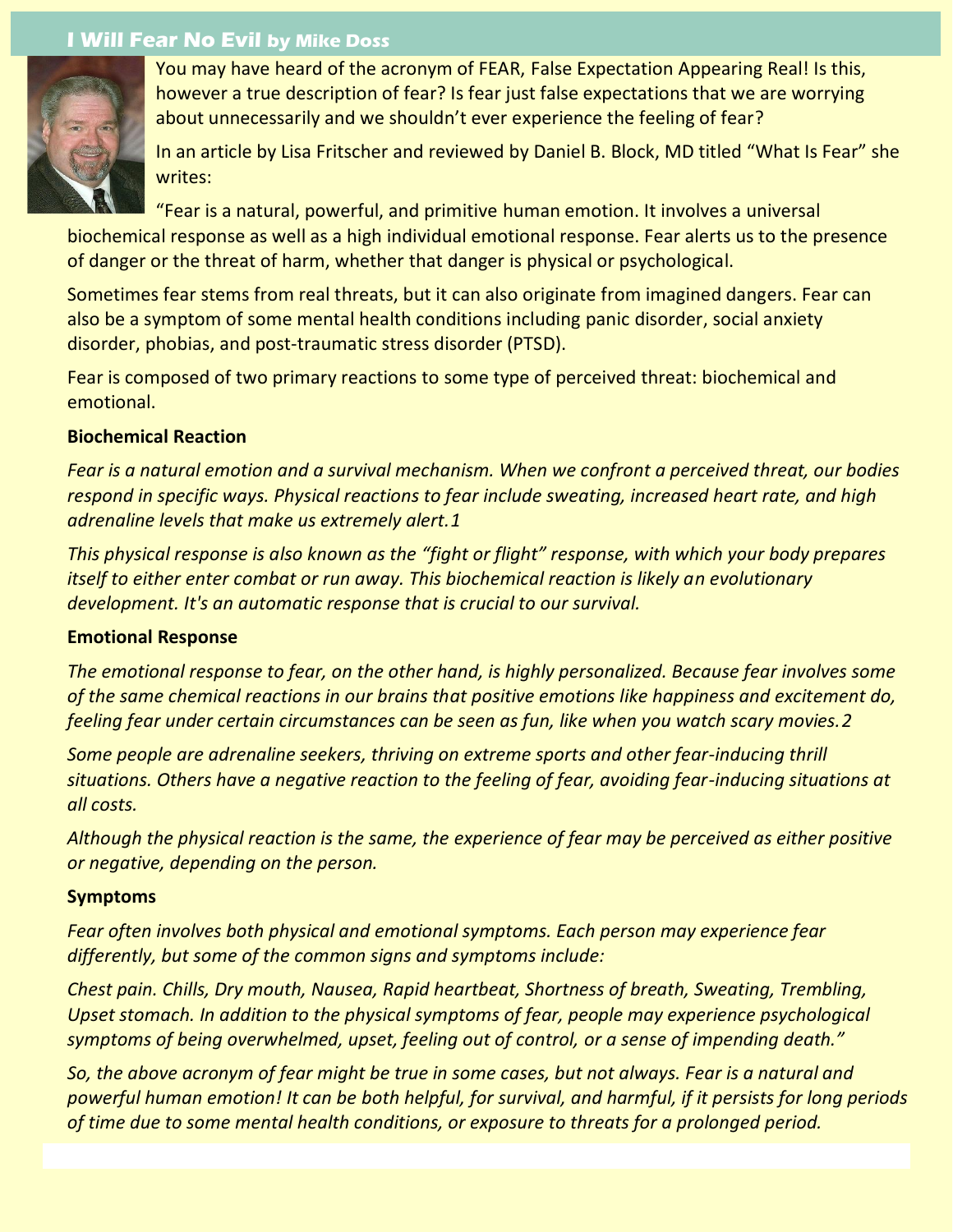# **I Will Fear No Evil Continued**

The apostle Paul referred to this exposure to constant threat when speaking to the church at Corinth in 1 Cor. 15:30-31 *"And why do we stand in jeopardy every hour? 31 I affirm, by the boasting in you which I have in Christ Jesus our Lord, I die daily.1"* Paul is referring to the persecution he was daily facing in living for God and spreading the Gospel of Jesus Christ.

*2 Corinthians 11:24–28 (NKJV) — 24 From the Jews five times I received forty stripes minus one. 25 Three times I was beaten with rods; once I was stoned; three times I was shipwrecked; a night and a day I have been in the deep; 26 in journeys often, in perils of waters, in perils of robbers, in perils of my own countrymen, in perils of the Gentiles, in perils in the city, in perils in the wilderness, in perils in the sea, in perils among false brethren; 27 in weariness and toil, in sleeplessness often, in hunger and thirst, in fastings often, in cold and nakedness—28 besides the other things, what comes upon me daily: my deep concern for all the churches.*

Talk about daily exposure to fear!

One of my favorite verses concerning fear is found in Psalms 23

*Psalm 23:4 (NKJV) — 4 Yea, though I walk through the valley of the shadow of death, I will fear no evil; For You are with me; Your rod and Your staff, they comfort me.*

The Psalmist declared a liberation from fear, not because danger wasn't present or real, but because of whom he had committed his life to. He did not fear evil because God was with him. Not only did he not experience fear, but he had **"peace"** amid real danger! His reference to the **"rod"** and **"Your staff"** indicated the constant reality of God's presence with him in the face of a very dangerous place, rife with the presence of evil. Today, no matter where we are or what situation we find ourselves in, we can find comfort in the abiding presence of God through God's Word, and the presence of His Holy Spirit!

When you are stripped away from all comfort and protection; when you are placed in a situation of what seems helpless or hopeless, there might be nothing else to turn to except the protection of an almighty God!

*Isaiah 43:1–3 (NKJV) — 1 But now, thus says the LORD, who created you, O Jacob, And He who formed you, O Israel: "Fear not, for I have redeemed you; I have called you by your name; You are Mine. 2 When you pass through the waters, I will be with you; And through the rivers, they shall not overflow you. When you walk through the fire, you shall not be burned, Nor shall the flame scorch you. 3 For I am the LORD your God, The Holy One of Israel, your Savior; I gave Egypt for your ransom, Ethiopia and Seba in your place.*

Control of our fears begins with who I am placing my trust in. What will you trust in when you are shackled and powerless and led to the fiery furnace (Da 3) or a den of lions (Da 6)? For God's **"Redeemed"** His call to them is **"Fear Not"**!

Why not get God on your side today? Surrender your life to God today! Make Him the "Lord" of your life from this day forward. Seek Him in the Word of God and ask God for the abiding presence of His Holy Spirit! It is not God's will that anyone perish, but that all would come to eternal life through Him (2 Peter 3:9). God desires to be your "Shepherd" today! If you need further help, "Growth Ministries Inc." stands ready to assist you in any way possible. Reach out to God and Growth Ministries Inc. today!

**7 | P a g e**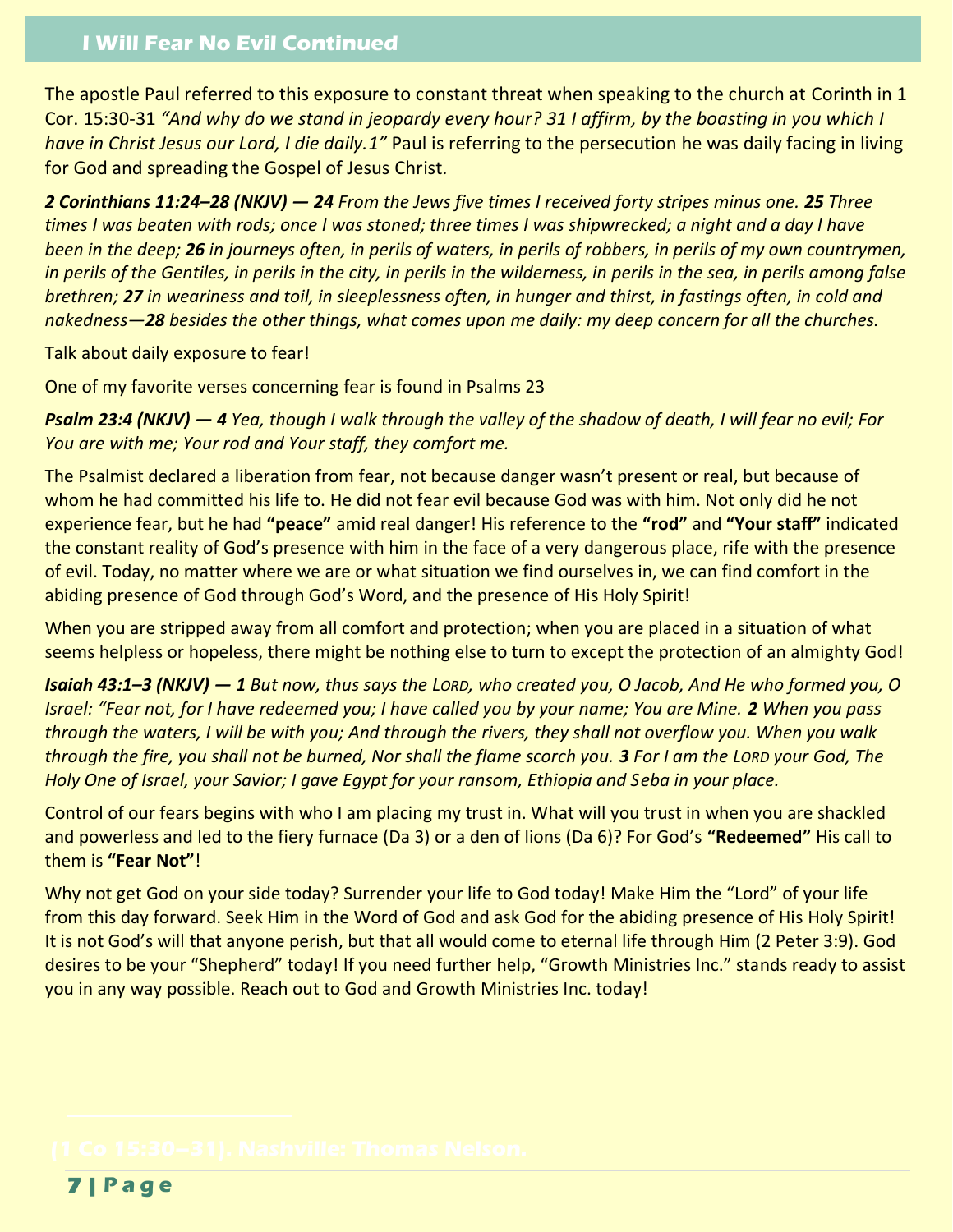## **Pranks and Consequences by Dr. Robin Lynes, GMI Writer**

**!**

What started out as a childhood prank, quickly turned into years of hurt, feelings of isolation and bad choices. It has been said that guys will duke it out and the next day they will be friends again. Not so much with girls. Girls are competitive, spiteful, downright mean and nasty to each other. Unfortunately, some people do not mature and grow out of these characteristics in adulthood.



From a very early age, I had the gift of being able to connect with people. I was what you would call a "social butterfly" who would openly speak to anyone, at any time, without fear. I wanted people to feel comfortable, welcomed, and safe when they were around me. I realize now my gift may have been perceived as wanting to be the center of attention, but my childish mind didn't know any better. I wanted everyone to like and accept me.

One night, at a sleepover with a group of 11-year-old girls, one girl got the group to go along with playing a prank on me. The girls all acted as if they were "gay" and persuaded me to go along. The incident was uncomfortable and innocent but as a child that wanted to fit in and be accepted, I agreed with the rest of the group that night that I was "gay". I know now, it was all a ploy because the girl that started the prank liked a boy that was giving me attention. Afterward, the girl started rumors around the entire school that I was "gay". Needless to say; the boy and the entire school turned away from socializing with me and the rumor followed me all throughout the rest of my school days. Back in my day, "gay" was socially taboo and shunned.

People who had previously hung out with me and been my friends were afraid to be around me because they didn't want to be labeled as "gay" and isolated like I had been.

God loves each of us, no matter what we have done, has been done to us, or what anyone thinks of us. Jesus died for our sins to allow us to have a relationship with God to be able to confess our sins and be forgiven. In my case, even though I was raised in the Methodist church and knew better, to refute the rumor, I started being promiscuous and sought attention from the "bad boys" that didn't care so much about reputation. I was fortunate God was with me and I never got raped or pregnant. We can't control what others do to us or think of us, but we can control our actions and reactions to the situation.

*Isaiah 41:10 – "Fear not, for I am with you; be not dismayed, for I am your God; I will strengthen you, I will help you, I will uphold you with my righteous right hand." It is important to remember God is with us, strengthening us and holding us up when we don't have the strength on our own anymore.*

*2 Timothy 1:7 – "For God gave us a spirit not of fear but of power and love and self-control."*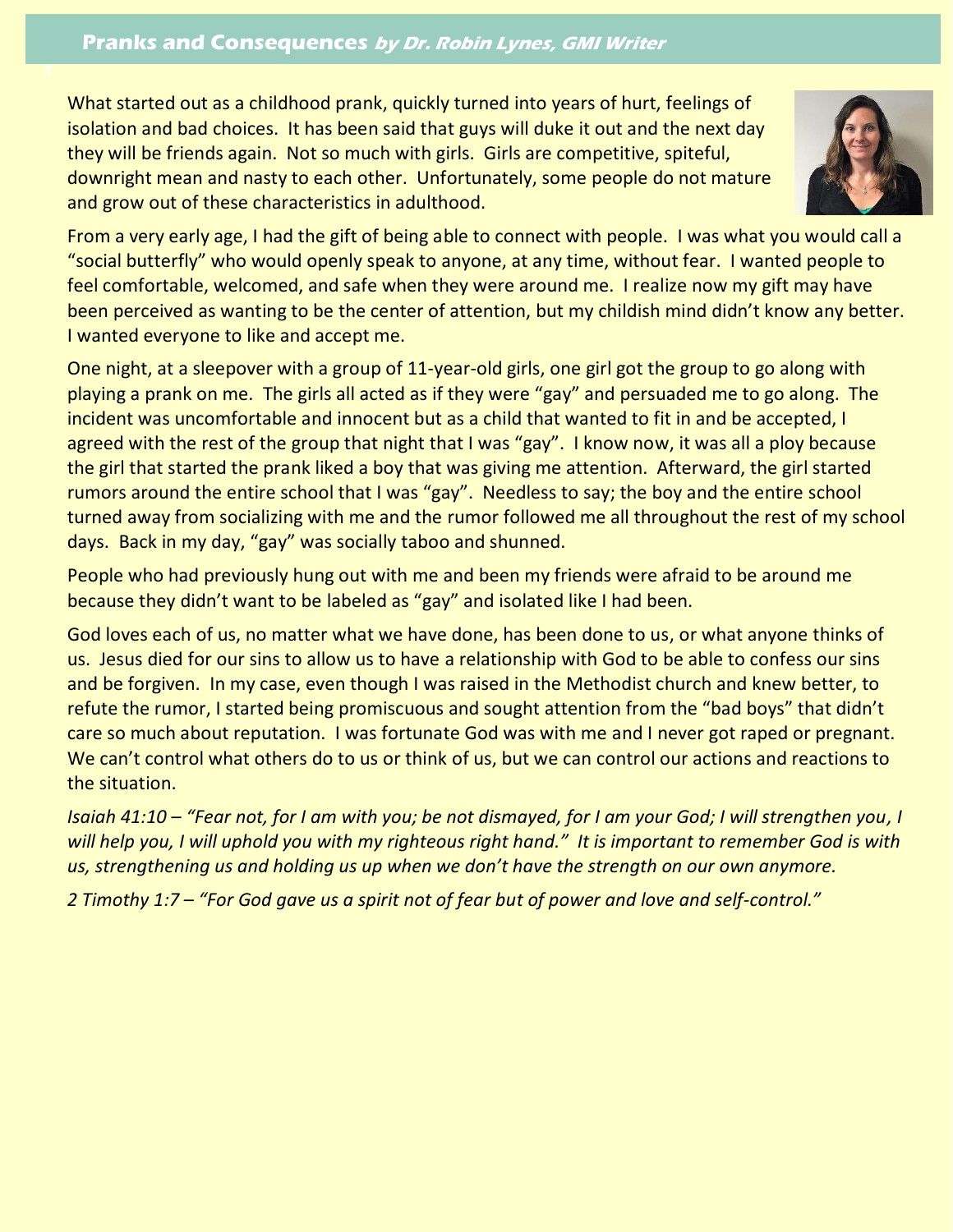Eventually, God gave me the strength to overcome the rumors and helped me realize I am a child of God and worthy of the good things He has in store for me. I stopped caring so much about what other's thought and started making better choices. I have learned, the bullies in life are the ones that are feeling inadequate about themselves, so they try to hurt others. The early lessons learned in managing my actions and reactions to bullies and rumors has helped me succeed in the workplace. The more successful you are, the more the devil intervenes and tries to knock you down. Unfortunately, there will always be "bullies" in this world in one form or another. Learning how to control your actions and reactions and having faith that God will help you move forward is key.

# *Philippians 4:6 – "Do not be anxious about anything, but in everything by prayer and supplication with thanksgiving let your requests be made known to God."*

I have learned to pray for people who do not treat me well and to forgive them for their actions. When you pray for those that hurt you, they no longer have power over you. Eventually, they may even change their ways into more pleasant behaviors. Regardless of other's actions, God gives you the strength to overcome and not be consumed by rumors and behaviors of others if you give it to Him and believe He will guide you through the situation.

I pray you have peace, perseverance, and faith to move forward through whatever situation you are facing today and tomorrow. Knowing God's got your back no matter what and that He loves you will help as you move forward. One small step forward is still a step forward. Your journey isn't over with yet. Step forward in faith, with self-control.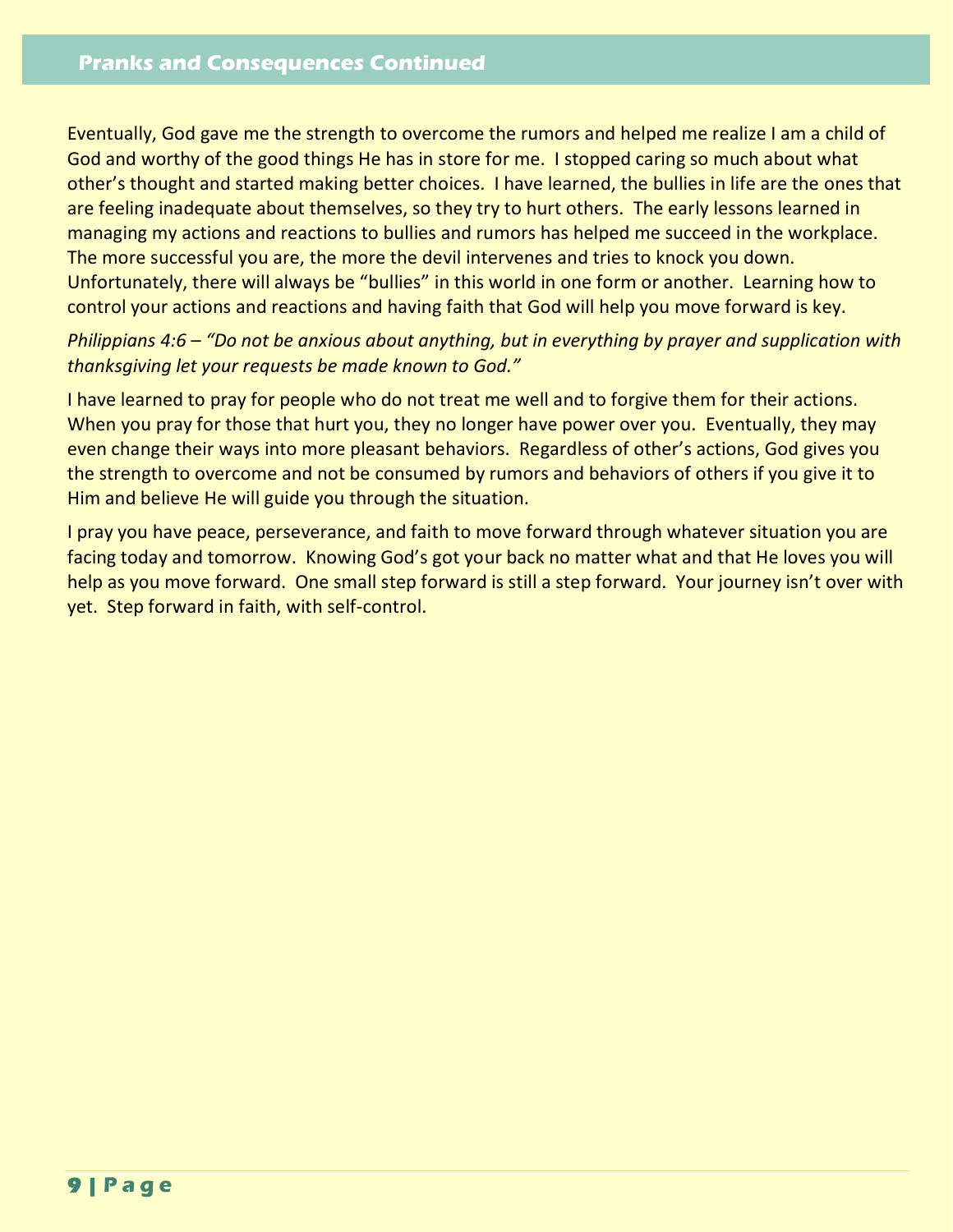### **Anxiety by Arron Long, GMI Writer**

*2 Corinthians 4:8-9—We are hard pressed on every side, but not crushed; perplexed, but not in despair; persecuted, but not abandoned; struck down, but not destroyed.*

*Deuteronomy 31:8—The Lord himself goes before you and will be with you; he will never leave you nor forsake you. Do not be afraid; do not be discouraged.*

Dear Brothers and Sisters,

I understand the fear and anxiety that comes with being confined in prison. There are a lot of demonic spirits that flow throughout prison yards that lead to violence, drug use, gang pressure, extortion, etc.

It is very easy to wake up in a pessimistic mindset and get into your head about how you're confined and unable to get out. The idle mind is the devil's biggest weapon because you start to think about the temptations as a way of escaping and get the "Might As Well" mentality.

However, once your surrender your life to the Lord fully, and put that tiny mustard seed of faith in Him, you will be able to walk without fear and anxiety. You will know that the man or woman who was booked into D.O.C. is not the same person that is reading this article. Turn your idle mind into the Word and Disciple and be a vessel. Start your walk with Christ and look for ministers at the facility to confide in. Find or start a group of followers and do bible studies, praying sessions, and communion. Surrender your old self and become anew and you will not have the fear and anxiety you have felt because you are a new person. Bishop T.D. Jakes compared being born again from a traumatic past to Jacob wrestling with God and becoming Israel. Jacob was crippled in his leg after wrestling, but he became Israel after and was now the patriarch of God's nation of his people. Even though we have a past that put us in the cell, we are all reborn into a new person. We all might have a limp from our past life but we are still new in our mind, heart, and soul because the Holy Spirit has poured into us.

In conclusion, fear not for God has you in His grip and has everlasting love and protection over you by the sacrifice of his son Jesus Christ.

*Jeremiah 46:27 "Do not be afraid, Jacob my servant; do not be dismayed, Israel. I will surely save you out of a distant place, your descendants from the land of their exile. Jacob will again have peace and security, and no one will make him afraid.*



Arron Worshiping God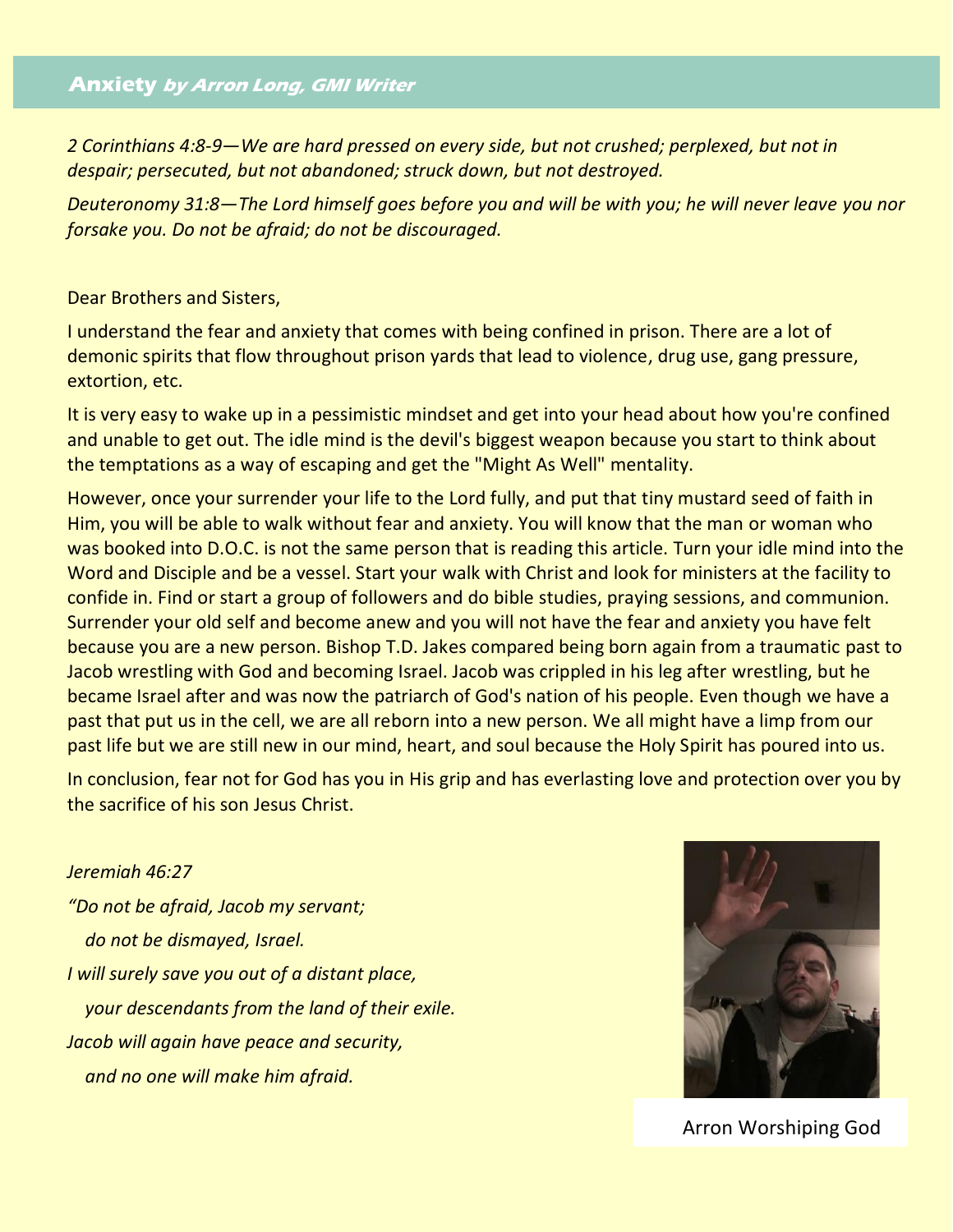# **Are You Hopeless? by Minister Terrance Saunders**

#### NO NEED TO FEEL HOPELESS

*John 6:37 ESV - All those the Father gives me will come to me, and whoever comes to me I will never drive away.*

### RETURN TO THE SAVIOR AND LIVE

There was a season in my life when I was filled with hopelessness. My life seemed to be falling apart. Loss of parents, family scattered, bad choices (on my part - I own it), financially struggling, lack of understanding and a STRONG sense of hopelessness. Nothing seemed to be going right.

Maybe you feel hopeless today. You are in a dark place, overwhelmed by the situations you are facing and wondering when it will get better. In times such as these, I encourage you to have hope in God's Word.

*Psalm 43:5*

*why are you cast down, O my soul, and why are you in turmoil within me? Hope in God; for I shall again praise him, my salvation and my God.*

In the Bible - many were faced with a difficult or trying situation. But their turning point came when they sought or had interaction with the Savior.

Elijah had low self-esteem and wanted to die but God encouraged him!

Job suffered through great loss - but God spoke life to him!

Jeremiah faced being lonely, feelings of defeat/ rejection, and insecurity - but God strengthened him!

Jonah was angry and wanted to run away - but God showed mercy!

The woman with the blood issue - but God healed her!

NO MATTER WHAT - YOU CAN ALWAYS HAVE A "BUT GOD" ENCOUNTER... Read that again!

Watch this - He showed compassion in time when it felt like none existed. He offered grace and mercy - yet we don't deserve it. He brought hope in a hopeless time. He instilled purpose when we didn't understand our existence. He gave and gives you the victory.

The promises of God remain current today - even when we are feeling down and out. Nothing we face in this world can nullify the promises of God. JUST BELIEVE. It's by faith we stand firm!

Hold on to hope, Jesus Christ. Keep fighting with the help of Gods Spirit. Your life has purpose!

hope

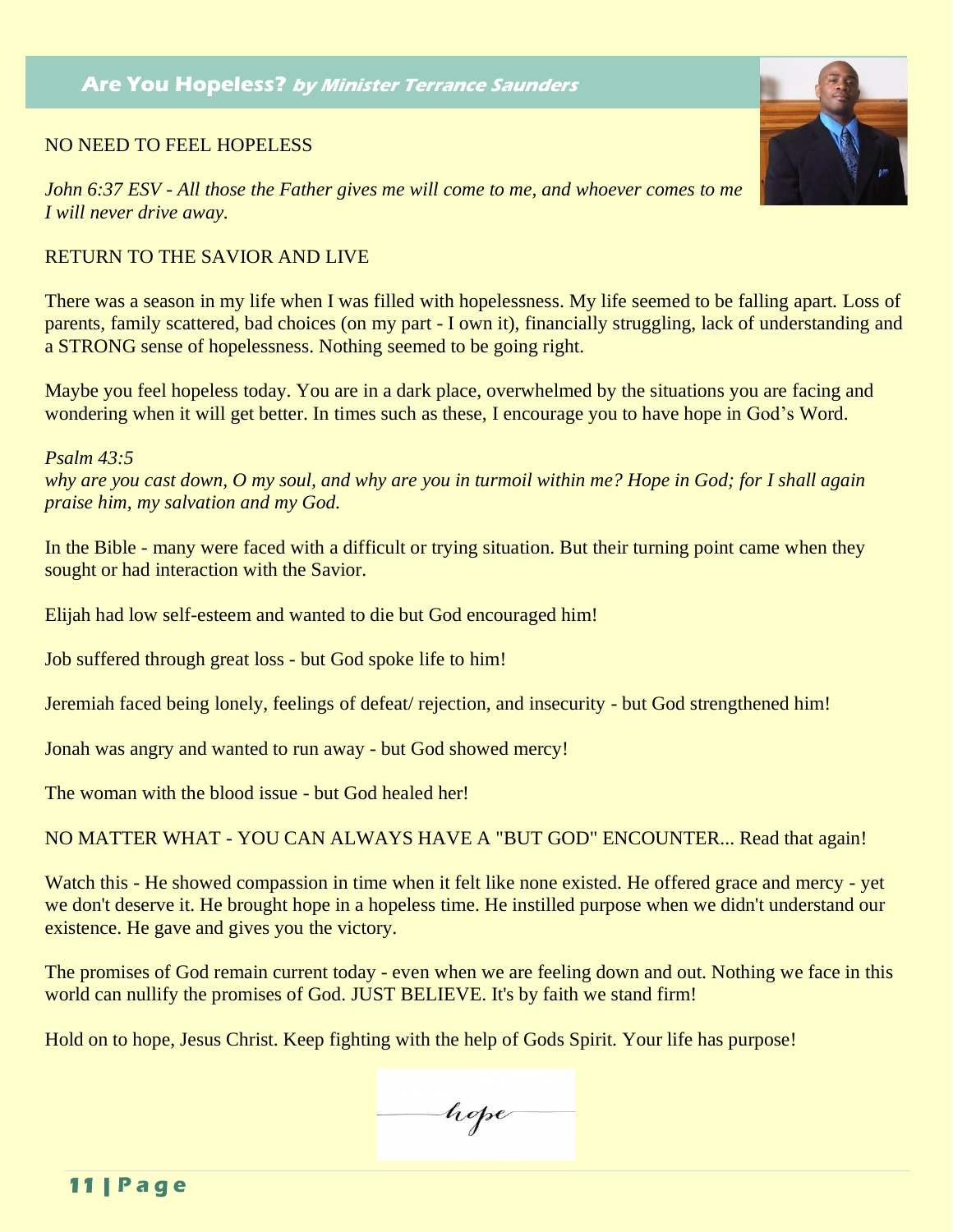#### **Words to Grow By**

Fear Not and Have Faith

What is Fear? **F**alse **E**vidence **A**ppearing **Real** Real Section 2016, the Real Section 2016, the Real Section 2016 19:30

#### **Faith is not a feeling.**

It is a choice to trust God even when the road ahead seems uncertain.

How do I know that? I'm so glad you asked. *Isaiah 4:10* says, *"So do not fear, for I am with you; Do not be dismayed for I am your God."*

*Never forget that God is not a man, that He should lie, Nor a son of man, that He should repent. Has He said, and will He not do? Or has He spoken, and will He not make it good? Numbers 23:19*

Nothing else to be said…mic drop!

#### **Women Empowering Women**

#### **F.E.A.R. vs. F.A.I.T.H.**

Fear has two meanings: **F**orget **E**verything **A**nd **R**un **OR F**ace **E**verything **A**nd **Rise**

The question is…which will you choose?

**Remember**  When **FEAR** knocks on your door**,** Send **FAITH to** answer.

> **F.A.I.T.H. over F.E.A.R.** *Philippians 4:6*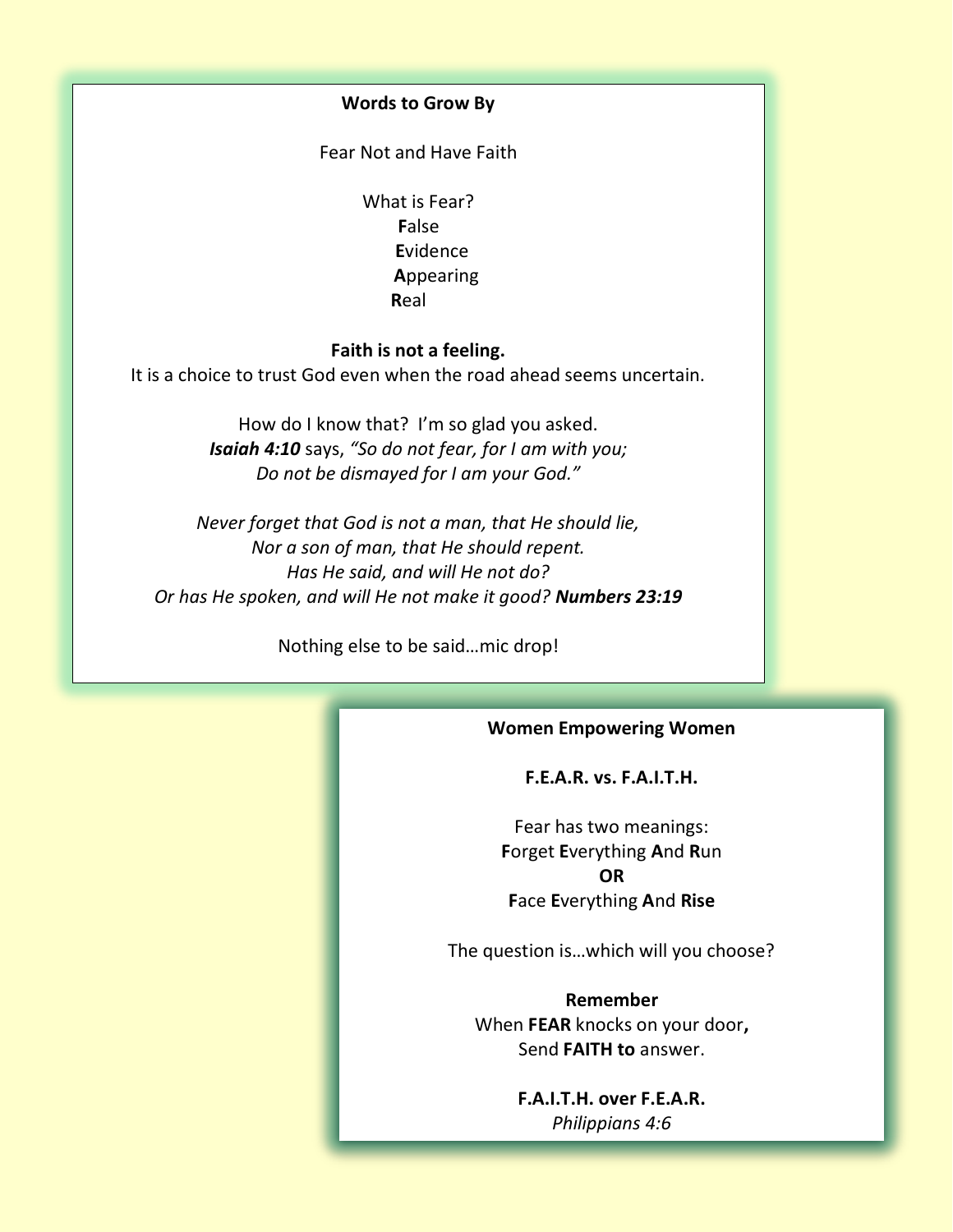| Г             | W            | Ζ              | Υ            | H            | N            | P             | W            | W      | Т            | Е              | М                        | P            | Е            | P.                      | E             | D                        | Ω              | R.                      | А,             |
|---------------|--------------|----------------|--------------|--------------|--------------|---------------|--------------|--------|--------------|----------------|--------------------------|--------------|--------------|-------------------------|---------------|--------------------------|----------------|-------------------------|----------------|
| О             | $\circ$      | Q              | А            | Τ            | R.           | J             | B            | E      | E            | $\mathbb{R}^n$ | $\cup$                   | F            | W            | $\overline{\mathbb{S}}$ | 0             | P.                       | P              | $\overline{\mathsf{S}}$ | Ζ              |
| Ν             | А            | $\Box$         | P            | К            | F            | V             | О            | H      | $\mathbf{N}$ | V              | I                        | C            | Τ            | О                       | R.            | $\mathbf I$              | О              | $\cup$                  | $\overline{5}$ |
| Q             | $\Box$       | P              | R.           | О            | B            | $\sqcup$      | S            | $\top$ | А            | E              | G                        | N            | А            | L                       | А             | D                        | $\mathcal{M}$  | С                       | V              |
| U             | $\mathbf{I}$ | К              | Е            | А            | $\mathbf I$  | $\Box$        | H            | $\cup$ | C.           | C              | R.                       | F            | N            | S                       | Q.            | $\mathcal{N}_\mathrm{c}$ | E              | R.                      | F              |
| E             | $\mathbf I$  | $\Box$         | S            | $\mathbb Z$  | G            | R             | υ            | G      | $\mathbf I$  | F              | H                        | G            | E            | D                       | U             | F                        | E              | $\mathbf I$             | Q              |
| R             | H            | Ζ              | I            | Ν            | $\mathbf{I}$ | E             | $\Box$       | W      | $\bigcirc$   | $\mathbf I$    | Y                        | $\mathbf{I}$ | $\mathbf I$  | А                       | $\mathbf I$   | C                        | $\cup$         | W                       | R.             |
| О             | V            | $\Box$         |              | V            | Е            | $\mathcal{N}$ | $\circ$      | M      | U            | R              | Q                        | $\mathbf{K}$ | E            | Ζ                       | R.            | M                        | V              | P.                      | G              |
| R             | E            | $\mathcal{M}$  | I            | $\mathbb{Z}$ | V            | $\mathcal{N}$ | Τ            | $\cup$ | $\mathsf S$  | К              | P                        | S.           | 0.           | V                       | E             | $\mathbf{I}$             | H              | C                       | G              |
| E             | $\top$       | N              | E            | D            | А            | D             | $\bigcirc$   | Y      | $\mathbb S$  | R              | W                        | $\mathsf B$  | P            | $\mathsf{P}$            | E             | D                        | E              | N                       | F              |
| I             | G            | S              | Ν            | G            | R.           | $\cup$        | G            | G      | Е            | D              | Q                        | Ν            | B            | D                       | F             | R.                       | I              | 5                       | Κ              |
| $\sqcup$      | $\Box$       | $\overline{5}$ | Τ            | K.           | B            | Е             | D            | Е      | Z.           | I              | G                        | R.           | Е            | Ν                       | E             | H                        | C              | IJ                      | $\mathsf{S}$   |
| $\mathcal{A}$ | M            | F              | R.           | О            | U            | B             | Z            | V      | B            | N              | А                        | Q            | $\mathsf{L}$ | S                       | S             | J.                       | $\mathcal{M}$  | P                       | P              |
|               | $\mathsf{P}$ | R.             | $\mathbf{L}$ | М            | N            | Ζ             | G            | B      | G            | $\mathbf{I}$   | P                        | F            | О            | $\mathbf I$             | S             | $\mathbf{Y}$             | $\mathbf{I}$   | $\mathsf{P}$            | $\sqcup$       |
| F             | Τ            | D              | А            | $\sqcup$     | Ν            | T             | $\mathbf{I}$ | E      | $\mathsf S$  | $\mathsf S$    | I                        | $\mathsf{L}$ | P.           | Ν                       | $\mathcal{N}$ | U                        | $\mathbb{R}^n$ | $\bullet$               | N              |
| D             | I            | L              | А            | F            | $\Box$       | О             | Υ            | E      | $\subset$    | Τ              | $\mathbf{V}$             | $\cup$       | S.           | L                       | C             | C                        | $\mathbf{B}$   | R.                      | К              |
| R             | $\bigcirc$   | Ζ              | Ζ            | R            | V            | I             | U            | А      | G            | E              | О                        | R.           | D            | К                       | $\mathbb Z$   | А                        | $\mathbf I$    | T                       | Υ              |
| F             | $\Box$       | $\mathbf{O}$   | H            | E            | $\mathbf I$  | О             | Υ            | E      | D            | L              | $\mathcal{N}_\mathrm{c}$ | $\mathbf I$  | Y            | H                       | נ             | H                        | P.             | Е                       | K              |
| В             | S            | Ζ              | D            | R.           | F            | N             | Τ            | E      | $\mathsf{F}$ | О              | R,                       | $\top$       | $\mathbf I$  | F                       | I             | Е                        | Đ              | D                       | А,             |
| К             | $\subseteq$  | $\mathbf{k}$   | д            | F            | F            | C             | G            | D      | E            | N              | I                        | М            | P.           | Е                       | Τ             | Е                        | Đ              | C                       | Ζ              |

| Achiever          | <b>Fearless</b>    | <b>Robust</b>     |
|-------------------|--------------------|-------------------|
| <b>Bold</b>       | <b>Flourishing</b> | <b>Rugged</b>     |
| <b>Brave</b>      | <b>Fortified</b>   | Spunky            |
| Conqueror         | <b>Gumptious</b>   | Supported         |
| Courageous        | Loved              | <b>Tempered</b>   |
| <b>Daring</b>     | <b>New</b>         | <b>Tenacious</b>  |
| <b>Dauntless</b>  | Plucky             | <b>Thriving</b>   |
| <b>Determined</b> | <b>Resilient</b>   | <b>Victorious</b> |
| Energized         | <b>Resolved</b>    |                   |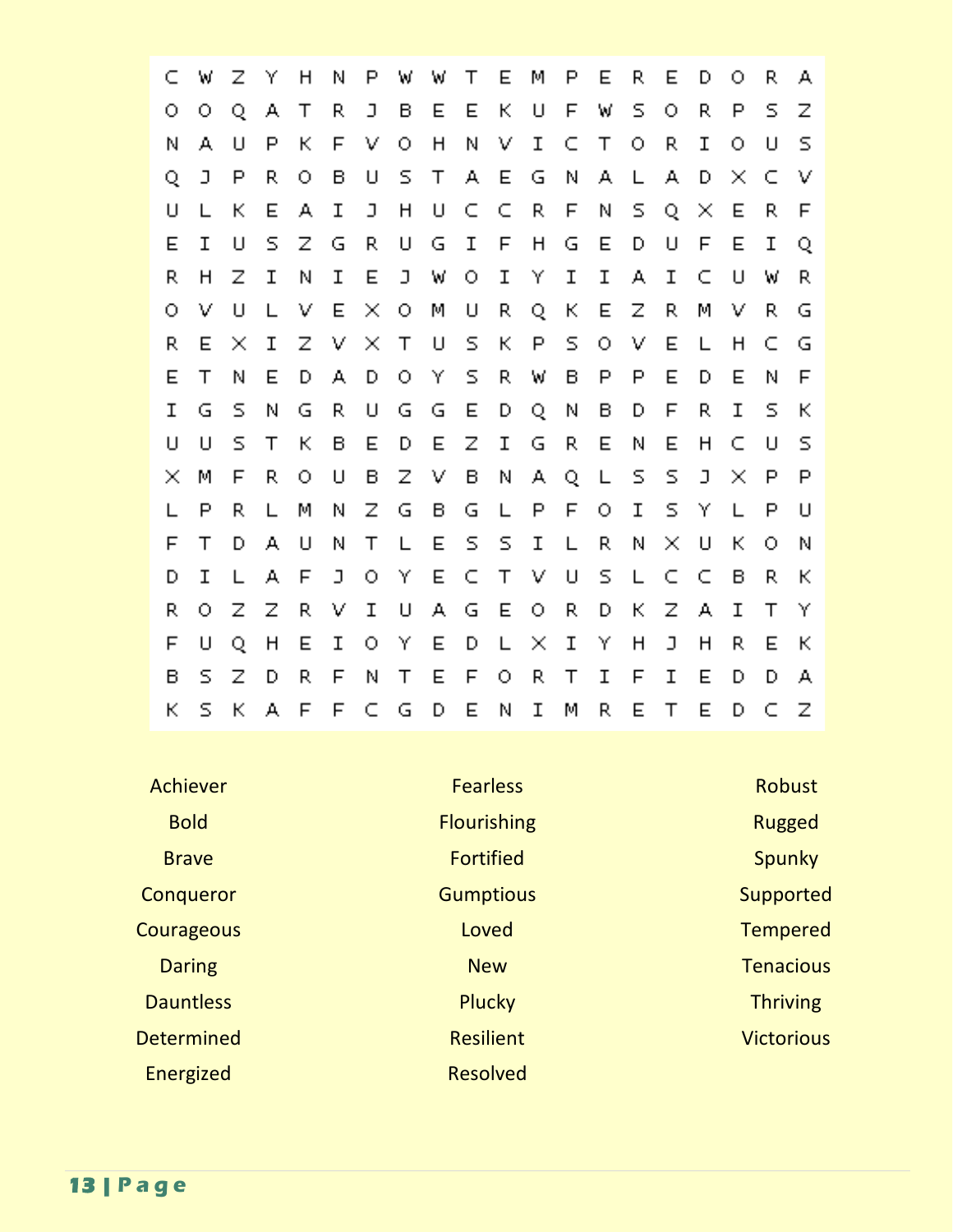Just for Laughs

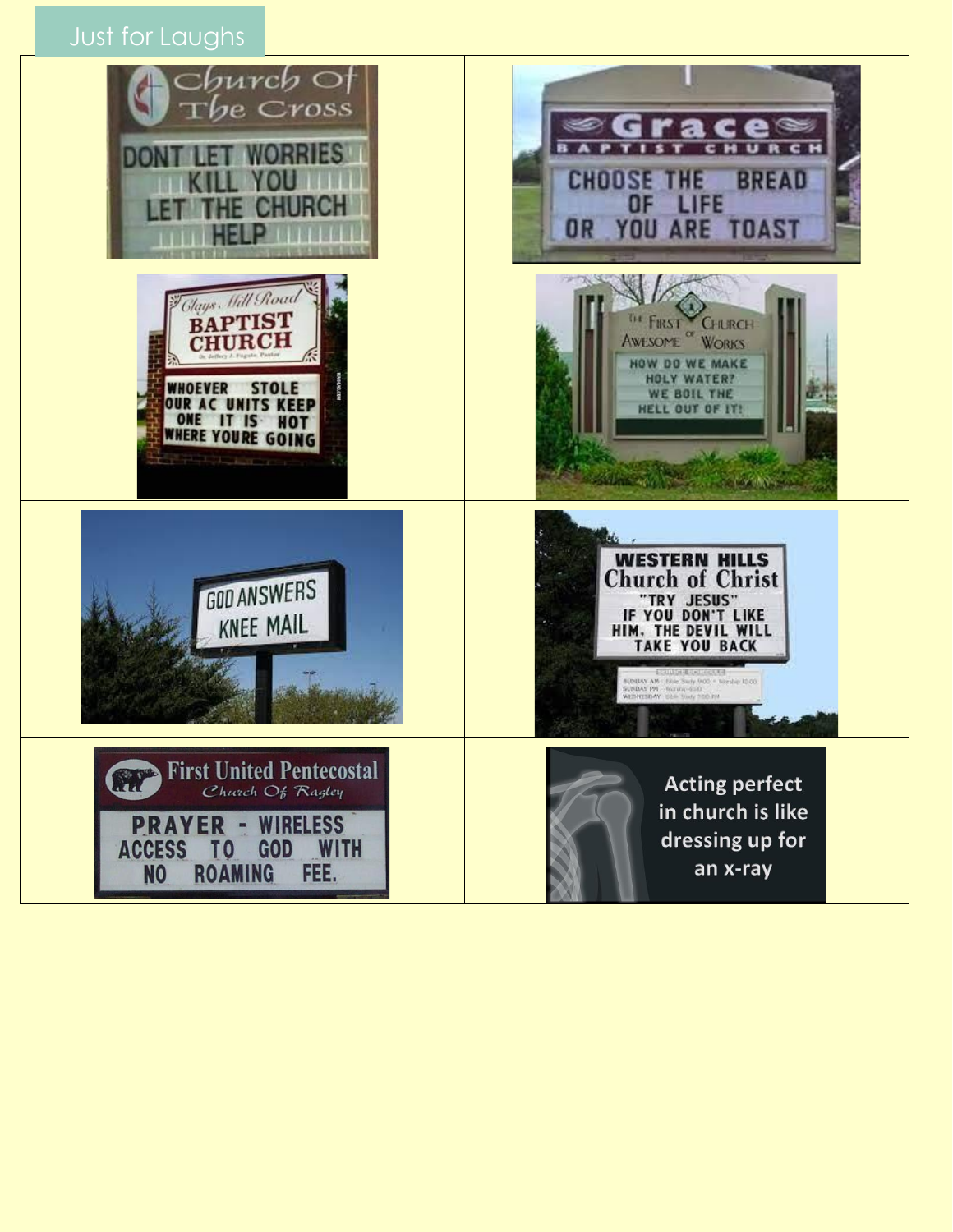I

# **She Has, He Has**

**Adapted from the Book, "Root Reasons for Violence, Knowing Why It Happens, Learning How to Stop It" By Anthony J, Butler** 

She has needs. Needs that make it hard for her to sleep, so deep that it seeps into her soul like memories of his touch, his voice, it doesn't take much for tears to rush from her eyes sent from the void inside, her cries come from within...tossing and turning, yearning for the man who used to hold her hand, but now she holds mixed messages that messes with her mind, reliving a rescue mission looking for a man who walked out and left her abandoned and behind and now she has questions for her dad.

He has needs. Needs that get ignored and delayed because his rage is captured in a cage put on display in unbelievable actions that typically set the stage for misdiagnosed craves splashing against his heart, a tidal wave of emotions beyond his bravado, bragging, joking, and boasting is a little boy searching for his father, searching frantically while he is young, but as he gets older, bitterness is buried in his soul and now he says why bother. He has brokenness and unresolved issues because of his absent father.

He has his height. She has his eyes. He has soared. She has supernatural strength inside. He has overcome despite the pain. She has blossomed as a result of the rain.

> She has…He has... POWER!

Let's use this power to confront our fears and overcome our hurt that often plays out in how we treat ourselves and others.